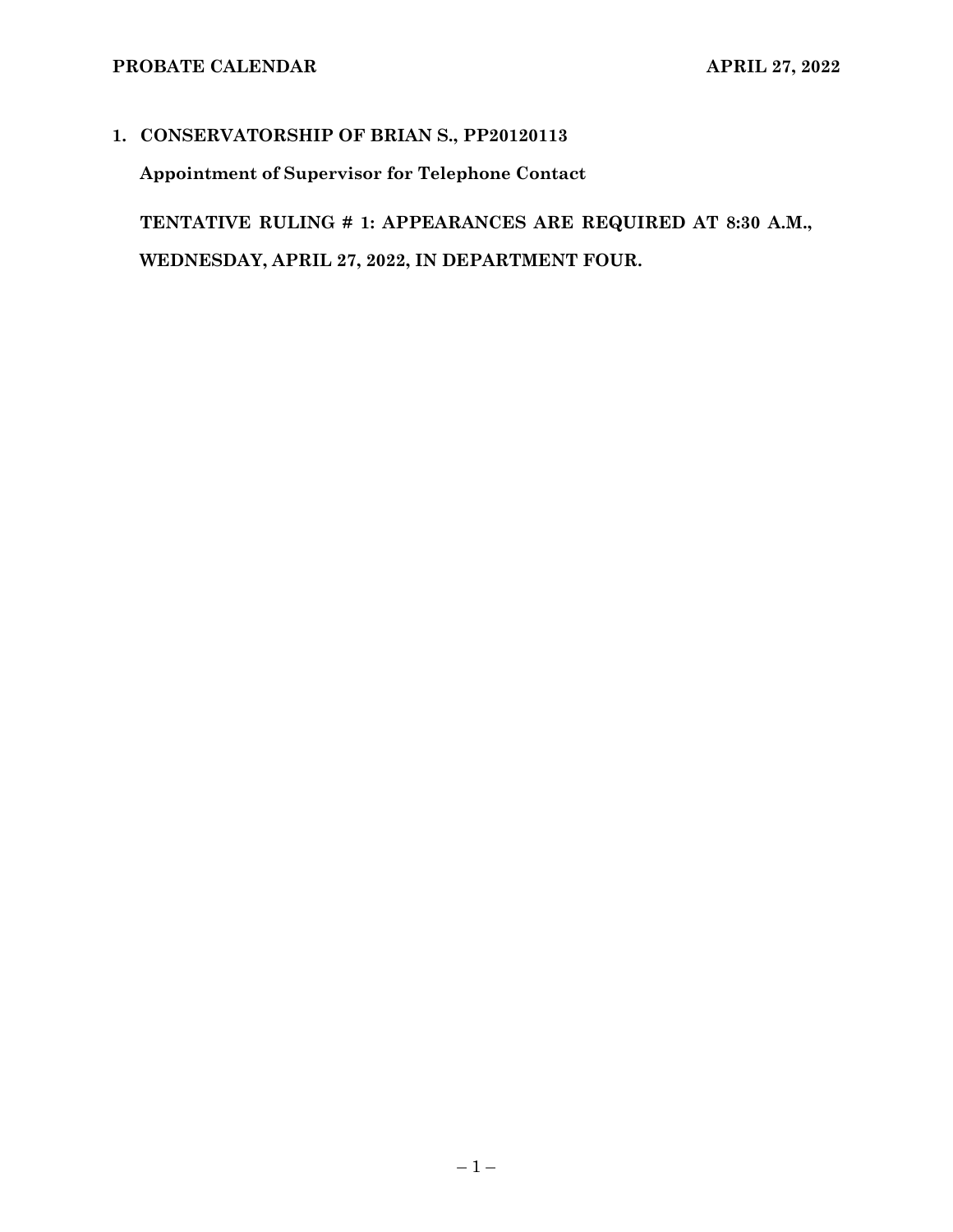#### **2. ESTATE OF ROBERGE, 22PR0084**

### **Petition to Administer Estate**

**TENTATIVE RULING # 2: PETITION IS GRANTED AS REQUESTED. BOND IS FIXED AT \$608,400. THE COURT SETS A HEARING RE: INVENTORY AND APPRAISAL AT 8:30 A.M., WEDNESDAY, AUGUST 31, 2022, IN DEPARTMENT FOUR. THE COURT FURTHER SETS A HEARING RE: STATUS OF ADMINISTRATION AT 8:30 A.M., WEDNESDAY, APRIL 26, 2023, IN DEPARTMENT FOUR.**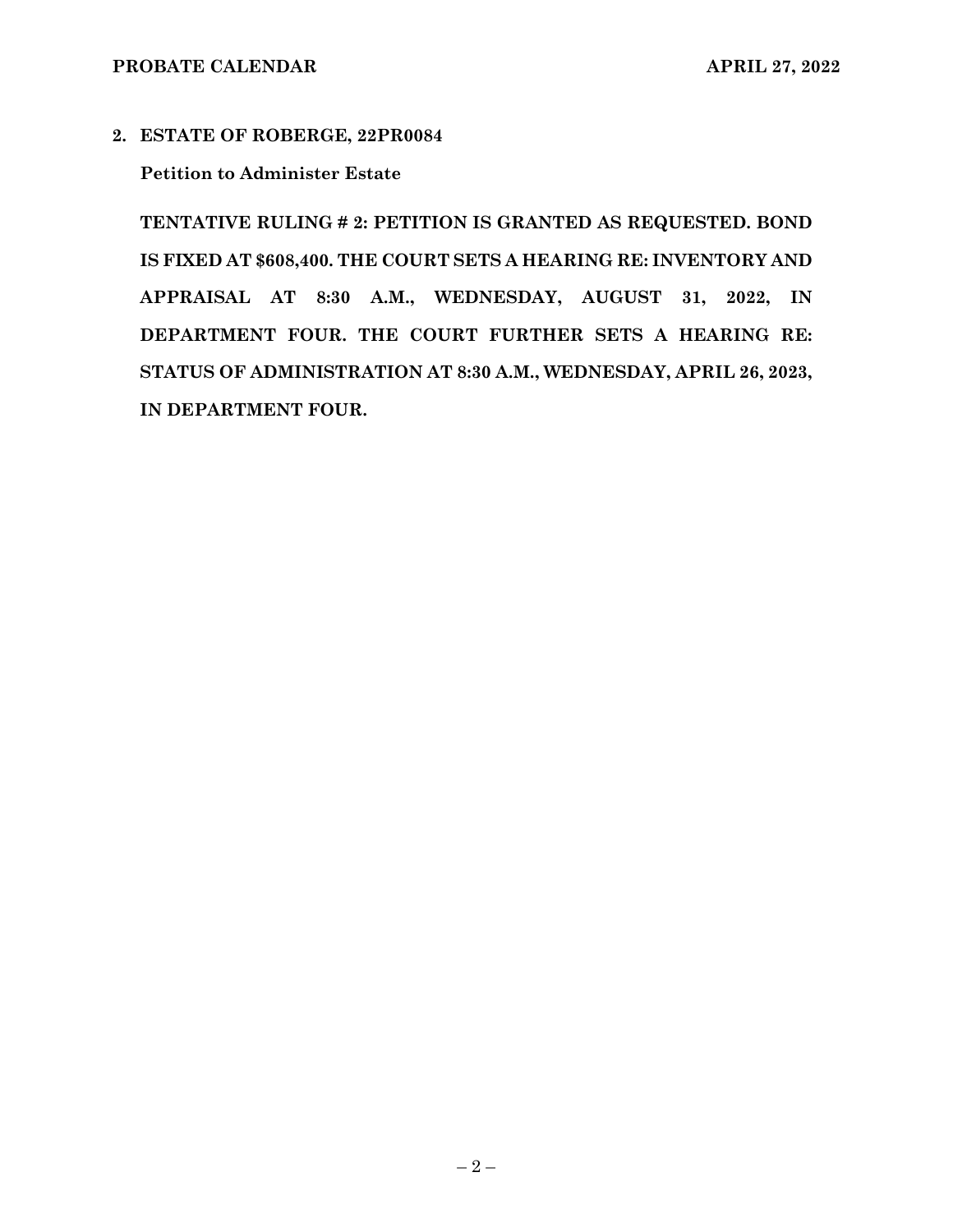### **3. GUARDIANSHIP OF EMMA S., SP20200037**

# **Annual Status Review Hearing**

This matter was continued from March 23 and 30, 2022.

To date, a copy of the ward's most recent school report card has not been submitted.

**TENTATIVE RULING # 3: APPEARANCES ARE REQUIRED AT 8:30 A.M., WEDNESDAY, APRIL 27, 2022, IN DEPARTMENT FOUR.**